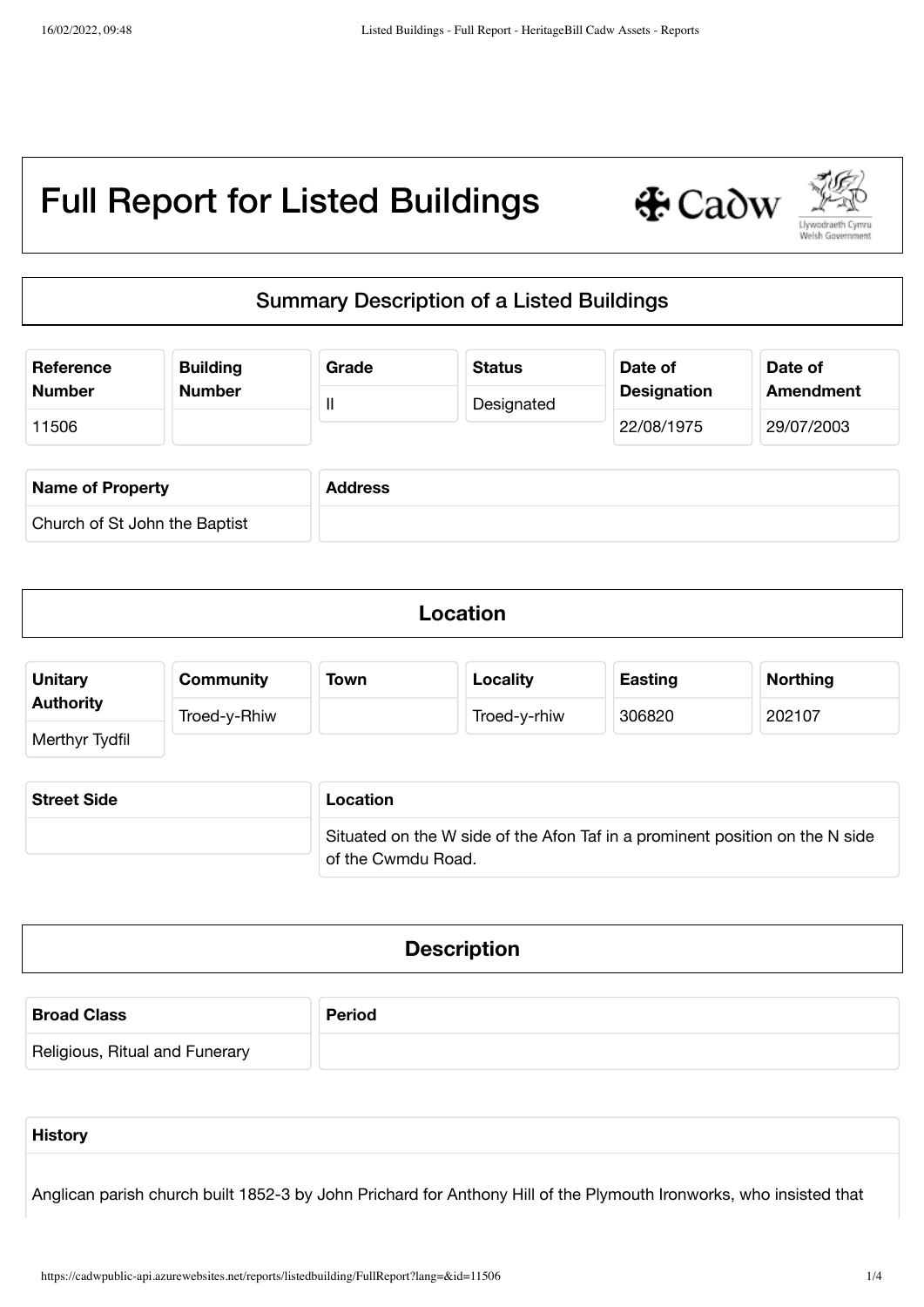only he should be buried within, and is buried under chancel in three coffins of yew, oak and lead. The church was a chapel of ease to Merthyr Tydfil, but became a parish church by 1860, the parish then known as Pentrebach parish but the church called Pontrhun church, Pentrebach and Troedyrhiw being strictly the other side of the river. The intention was to build a cruciform church, but only a short projection was built on the site of the N transept. There was a painted frieze around chancel.

### **Exterior**

Church, coursed Pennant stone with ashlar dressings, steep slate roofs and coped gables. Nave and long chancel under single roof, large S transept, gable of unbuilt N transept, S porch, NE vestry and W bellcote. Severe early Gothic style with flush simply cusped lancets and emphasis on form over decoration. Ashlar chamfered plinth, coved eaves, chancel sill course, bellcote and openings. W end has large 6-light window grouped as a 2-light with roundel and hoodmould to centre, with stone voussoirs above, and 2 lights each side the heads stepped down. Deep moulded ashlar sill, stepped down each side, the walling below slightly forward of main wall-plane, with trefoil-cusped chamfered doorway with arched hoodmould. Broad ashlar angle buttresses with 2-step plinths and one set-off below gable shoulders. Each side of centre 2-light is a tall thin ring-shafted column carried right up from sill to carry pointedarched base of ashlar bellcote, the arch framing a vesica gable opening. Bellcote has raised side piers, 2 pointed openings with miniature clasping buttresses, and small cusped lancet in steep gable. Nave has paired cusped lancets, one to left and 2 to right of gabled S porch with pointed chamfered entry, hoodmould, stone voussoirs and coped gable with cross finial. Small cusped lancet to each side wall of porch, and inner pointed S doorway with double boarded doors. Large S transept has quoins to chamfered angles, windowless sides, long 2-light window with roundel, hoodmould with carved stops and trefoil in gable apex. Chancel S has 3 well spaced lancets and heavy sill band carried around ashlar angle buttresses to E end where it steps up under E window. Ashlar-faced buttresses have chamfered plinths, set-off above sill band level and gabled caps. Very large E window of 5 stepped lancets under single pointed hoodmould with carved stops and stone voussoirs. Trefoil in gable apex. Chancel N has lean-to vestry to left, with E end cusped lancet and W shouldered-arched door, and to right a single lancet like those on S. N transept has stubs of wall for extension, 2-light long window with roundel as on S transept and trefoil in apex. Nave N has C20 lean-to and 2 pairs of lancets as on S.

## **Interior**

Tall spacious interior with S transept and N transept gable (intended to be removed for full transept if funds allowed), plastered walls and dominant open truss roofs with high collars and deep arched braces, 5 main trusses to nave, 4 to chancel, 2 to S transept and one to N transept. Nave has corbels to main trusses and intermediate trusses without the bracing, chancel roof is slightly higher and narrower, more ornate with windbracing and trusses on ashlar corbelled column shafts with moulded capitals and carved corbels. Crossing trusses rest on similar corbelled columns, paired in W angles and single columns on E walls of transepts, the chancel being narrower.

Plastered walls with ashlar dressings to segmental pointed surrounds to windows. Transepts have 2-light long window with roundel in big pointed shafted surround with keeled arch moulding. Chancel has stone flagged floor, pointed N vestry door, and two steps, one before vestry, the other at sanctuary with timber rails with column shafts and pointed cusped arches. Patterned tiles to sanctuary floor. Very large E window in moulded pointed surround with angle shafts and splayed sill.

Nave W end has late C20 lightweight inserted meeting room with low ceiling.

Fittings: Large and ornate later C19 Gothic pine organ case in S transept with painted pipes said to have come in